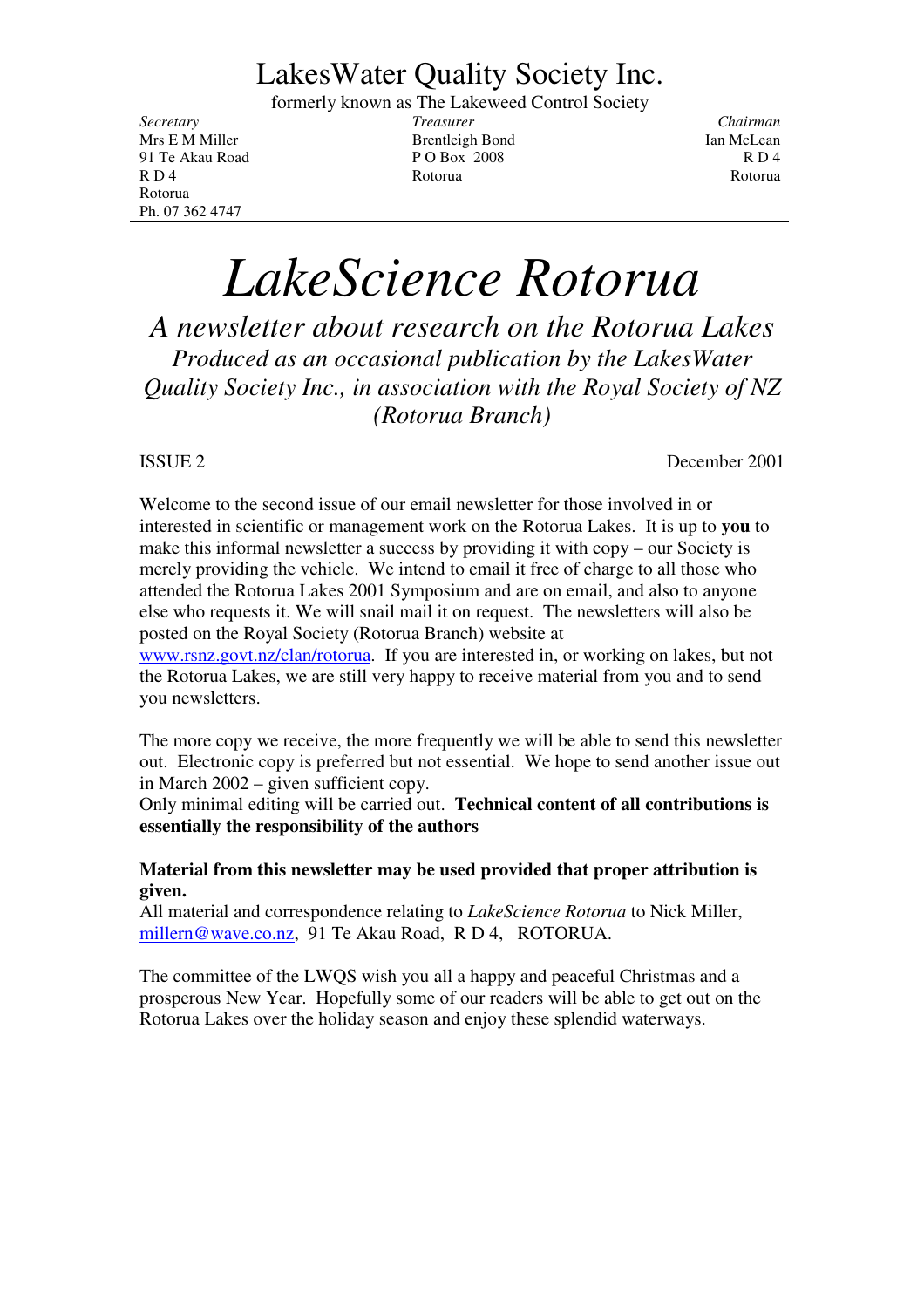#### **DEVELOPMENTS FROM THE SYMPOSIUM.**

The Proceedings have been produced and mailed out. If you wish to receive a copy, we still have limited numbers left. . If you have not ordered a copy but wish to do so, they can be ordered on the special Order Form in this newsletter. Just print it out and post with a cheque for \$25 made out to the LakesWater Quality Society. Complimentary copies will shortly be sent to various libraries and institutions.

Some members of our committee were happy to attend the formal launch of the Chair of Lake Studies at Waikato University, endowed by Environment BOP for a minimum period of 5 years. Special research areas will include lakes watershed management and lake rehabilitation. Our Chairman, Ian McLean, was among those who gave addresses at this very cheerful and pleasing occasion.

**GLEANINGS – a few interesting papers seen recently (other contributions to this section are welcome.) These slightly abridged abstracts are of papers delivered at the recent Fifth International Conference on Toxic Cyanobacteria , held in Noosa, Queensland during July 2001. The research topics abstracted below could have interesting implications on the local scene.**

#### **The effects of food-associated microcystins on** *Daphnia* **and other potential grazers of cyanobacteria**

Thomas Rohrlack<sup>1</sup> Thomas Boerner<sup>2</sup>, Elke Dittmann<sup>2</sup>, Melanie Kaebernick<sup>3</sup>, Kirsten Christoffersen<sup>1</sup>

<sup>1</sup>Freshwater Biological Laboratory, University of Copenhagen, 3400 Hillerod, Denmark <sup>2</sup>Institute of Biology, Humboldt-University, 10115 Berlin, Germany <sup>3</sup>School of Microbiology and Immunology, University of New South Wales, Sydney 2052, Australia

Cyanobacteria produce a diverse range of potentially bioactive compounds of less defined functions and unclear ecological significance. The present study describes how the most dominant of these substances, the microcystins, can affect animals, which feed on cyanobacterial cells. The experimental basis of the study is a comparison of effects caused by microcystin-producing *Microcystis* strains and their genetically engineered or natural mutants, which have lost the ability to produce microcystins. All tested *Daphnia* species and other invertebrate grazers of cyanobacteria can be poisoned by microcystins ingested with living cyanobacterial cells. The toxic effect on *Daphnia* is strongly correlated to the rate with which the animals ingest the toxins. This correlation could be described by a reciprocal power function, which is valid regardless whether different *Daphnia* species or *Microcystis* strains have been tested and which may allow to predict the microcystin-based toxicity of cyanobacteria in future experiments. Further insight of how microcystins function on invertebrates has been obtained from continuous video observations of *Daphnia* feeding on microcystin-containing cyanobacteria. These studies have shown that an intoxication by microcystins has a very distinct course characterized by an unique combination of symptoms. The main symptoms occur suddenly and are simultaneous changes in the activity of almost all major muscles systems and a destruction of the midgut. These aspects of effects caused by microcystins are new and may help to understand previous contradicting findings.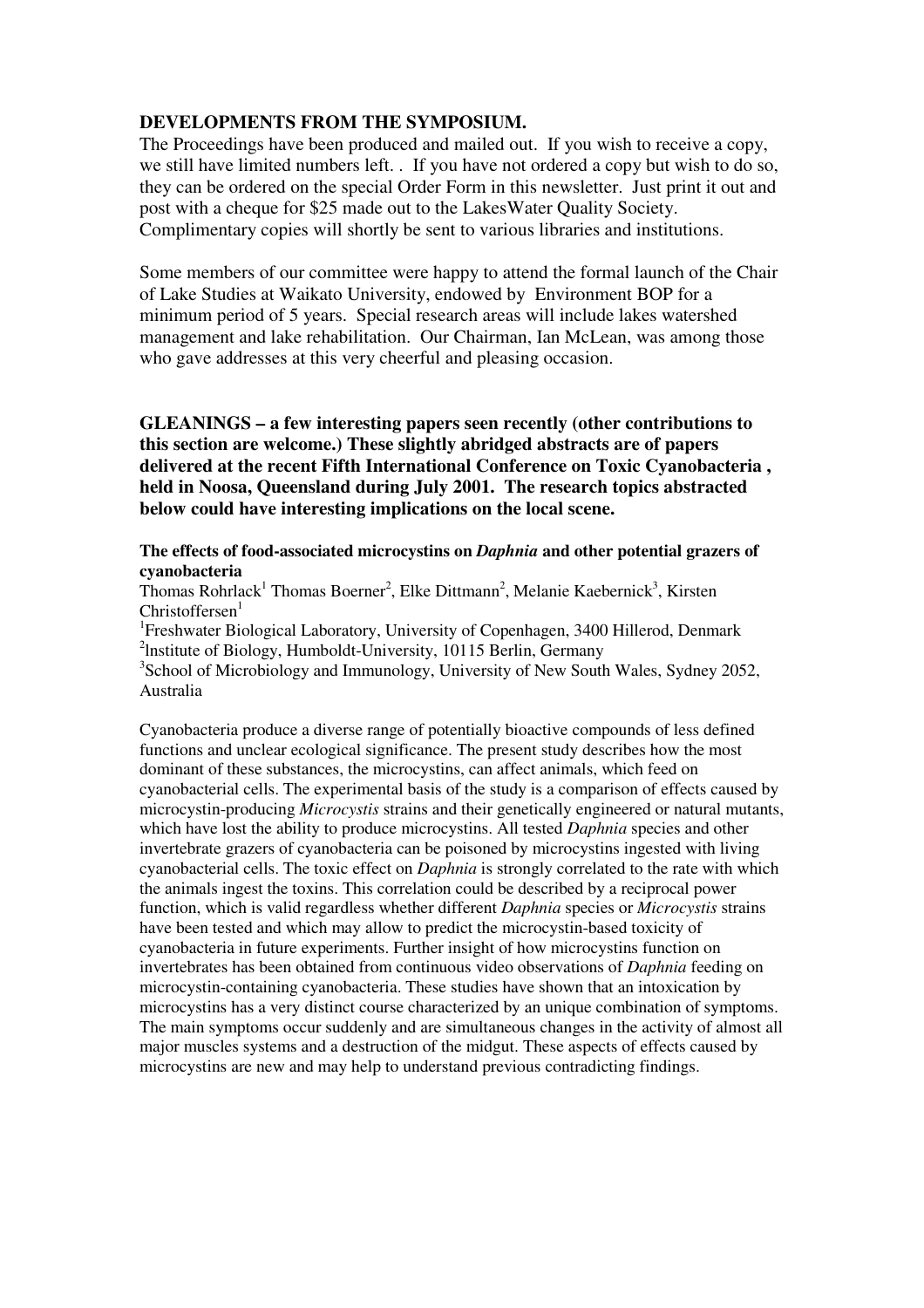#### **Sorption to natural heterogeneous Scottish freshwater sediments as an environmental fate of the cyanobacterial hepatotoxin microcystin-LR.**

Louise Morrison<sup>1</sup>, Geoffrey A. Codd<sup>1</sup>

**<sup>1</sup>** Division of Environmental and Applied Biology, School of Life Sciences, University of Dundee, Dundee, DD1 4HN, UK.

Structures of the microcystin family of hepatotoxins are highly resistant to physical, chemical and biological extremes. This potential for stability and long-term persistence can prove problematic for drinking water treatment and raises important questions regarding the environmental fate of microcystins. Sorption, to date, is the most under investigated environmental fate of cyanobacterial toxins and there is increasing evidence that abiotic removal of microcystins by sediments will account for a percentage of the total toxin pool released upon lysis. Freshwater loch sediments were collected from waterbodies where toxic cyanobacterial blooms have been known to occur. Removal of microcystin-LR by sediments was investigated over a range of toxin and sediment concentrations. Sorption by sterile sediments high in organic matter resulted in the removal of more than 70% of a  $5 \square g$  ml-1 microcystin-LR solution from both distilled water and sterile loch water. Sorption followed a characteristic bi-phasic pattern of an initial fast phase (< 1 hour), followed by a second slower phase (days). However, sorption was absent in low organic matter sediment and removal of organic matter by combustion resulted in a decrease in sorption. Incubation of sediment with a microcystin-containing extract of *Microcystis* PCC 7813 did not affect the sediment's potential to scavenge microcystin-LR by sorption. The results indicate that sorption of microcystinLR is likely to occur in diverse aquatic environments and that it is a potentially important environmental sink for which information on residence time and toxicity is lacking.

#### **Microcystin content and toxicity of bloom-forming, benthic and small unicellular**

#### **(picoplanctic) cyanobacteria in the Czech republic**

Blahoslav Marsalek<sup>1</sup>, Ludek Blaha<sup>2,3</sup>

**<sup>1</sup>** Institute of Botany, Czech Academy of Sciences, Kvetna 8, 603 00 Brno, Czech Republic

 $2$  Veterinary Research Institute, Hudcova 70, 621 32 Bmo, Czech Republic

<sup>3</sup> RECETOX -Masaryk University, Veslarska 230B, 637 00 Bmo, Czech Republic

Beside water-blooms forming cyanobacteria, several surface reservoirs contain small unicelular (picoplanctic) species; many species of cyanobacteria also occur in benthic periphyton (biofilms). Massive biomass of periphyton was found in several surface reservoirs and rivers in the Czech Republic, as well as in the systems of drinking water treatment plants. We have studied production of microcystins and assessed several types of toxic effects of both isolated cyanobacterial strains and complex environmental samples of 1) water blooms, 2) separated nano- and picoplanctic species and 3) benthic (periphyton) cyanobacteria. Significant concentrations of microcystins were found within all above mentioned cyanobacterial samples. Our results show, that not only water-bloom forming cyanobacteria, but also other ecological types (small unicelular species, periphyton) can represent significant source of microcystins for surface reservoirs. Beside the chemical analyses of microcystins, battery of the ecotoxicological biotests was used to characterize cyanobacterial toxicity. Toxicity toward mammalian cells *in vitro,* invertebrate zooplankton biotests, phytotoxicity and mutagenicity assays were used. The results of complex toxicity testing revealed, that 1) several non-microcystin producers can possess toxic risks, especially toward plants and zooplankton, or 2) can contain other metabolites with mutagenic and/or immunosuppressive activities.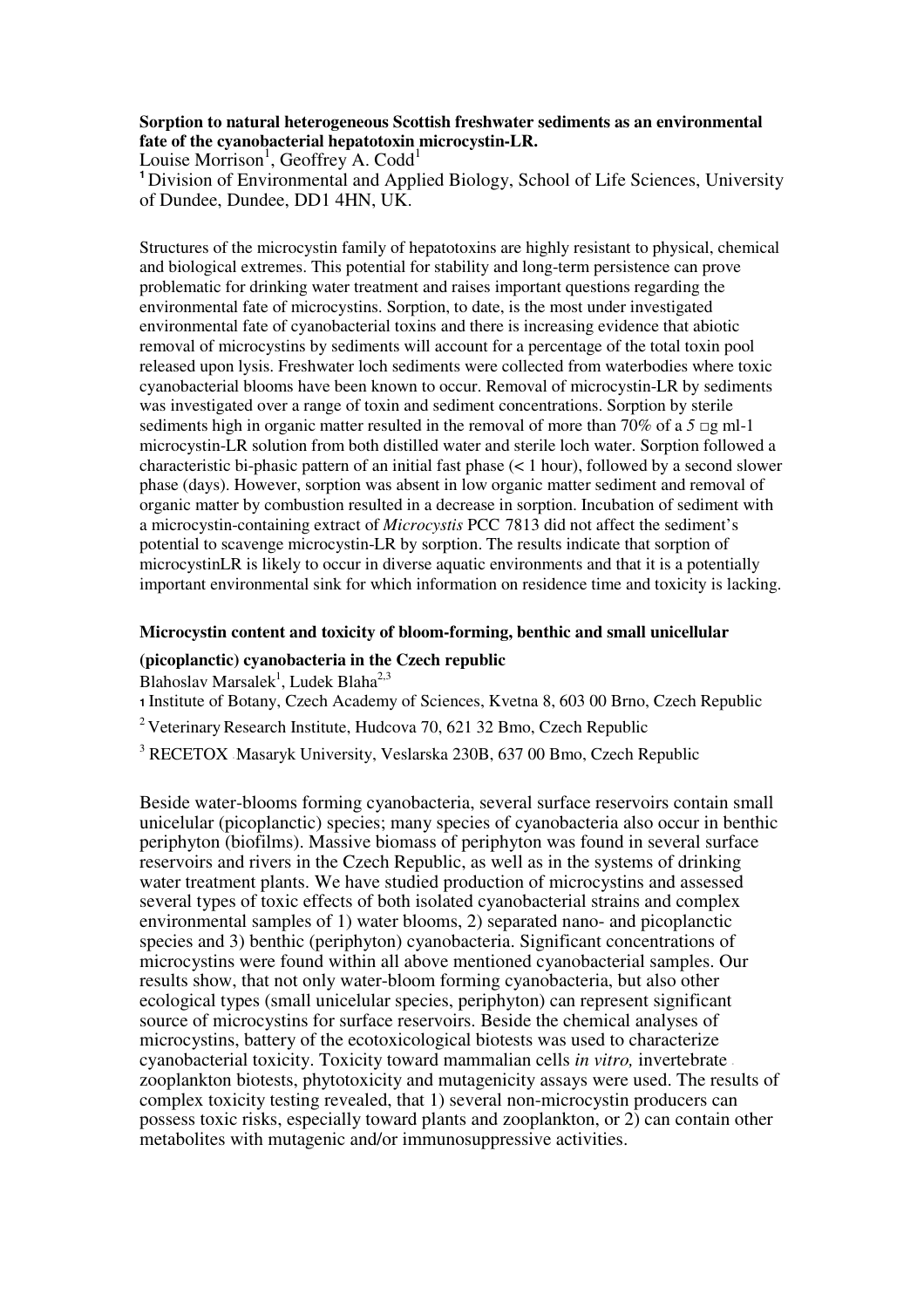*Planktothrix prolifica a* **potent microcystin-producing cyanophyte. Accumulation of toxin in the aquatic food-web and in irrigated vegetables.**

Eva Willén<sup>1</sup>,Gunnel Ahlgren<sub>2</sub>

<sup>1</sup> Swedish University of Agricultural Sciences, Department of Environmental Assessment, P.O.

Box 7050*,* SE-75007 UPPSALA, Sweden.

<sup>2</sup> Uppsala University, Department of Limnology, Norbyvagen 20, SE-75236 UPPSALA, Sweden.

Toxin-producing cyanophytes are recorded in about 50 % of investigated water- blooming lakes in Sweden (n%o 160). Blooms of *Planktothrix prolifica*, which are red- coloured, are only detected in a few lakes. Very conspicuois metalimnic summer-blooms are formed in a deep (>50 m) groundwater fed basin of Lake Malaren, a reserve water supply to a suburb of the capital Stockholm. These blooms continue also during winter but then concentrated under the ice which then is coloured in a conspicuous reddish-brown way. High microcystin concentrtions are generally recorded in connection with the development of this species summer and winter. In the summer of 1998 liver and dorsal fish muscle from different fish species were collected in this basin together with samples of phytoplankton, zooplankton and benthic invertebrates. All samples were tested for microcystin content with the ELISA test. The samples of benthos were positive  $(max, 9)$  ug microcystin/g d.w.) as well as 50% of the fish liver samples and 1/3 of the fish muscles. In another test *Planktothrix prolifica*-rich water (microcystin concentration  $8 \mu g/l$ ) was used for irrigation of radish and lettuce. In hydrocultures there was an uptake through the root system and a further transport to the leaves. The toxin concentration in radish as well as lettuce reached  $0.2 \mu$ g/g d.w.

#### $\mathsf{\times}$

#### *Symposium Proceedings*

If you have not ordered a copy but would like to do so, please use the following form (print out, fill in and send with a cheque).

| To: The Treasurer                 | Please supply a copy of the Rotorua Lakes 2001 |
|-----------------------------------|------------------------------------------------|
|                                   | Proceedings                                    |
| <b>LakesWater Quality Society</b> | Name:                                          |
| P O Box 2008                      | Postal Address:                                |
| <b>ROTORUA</b>                    |                                                |
|                                   |                                                |
| $$25.00$ enclosed                 |                                                |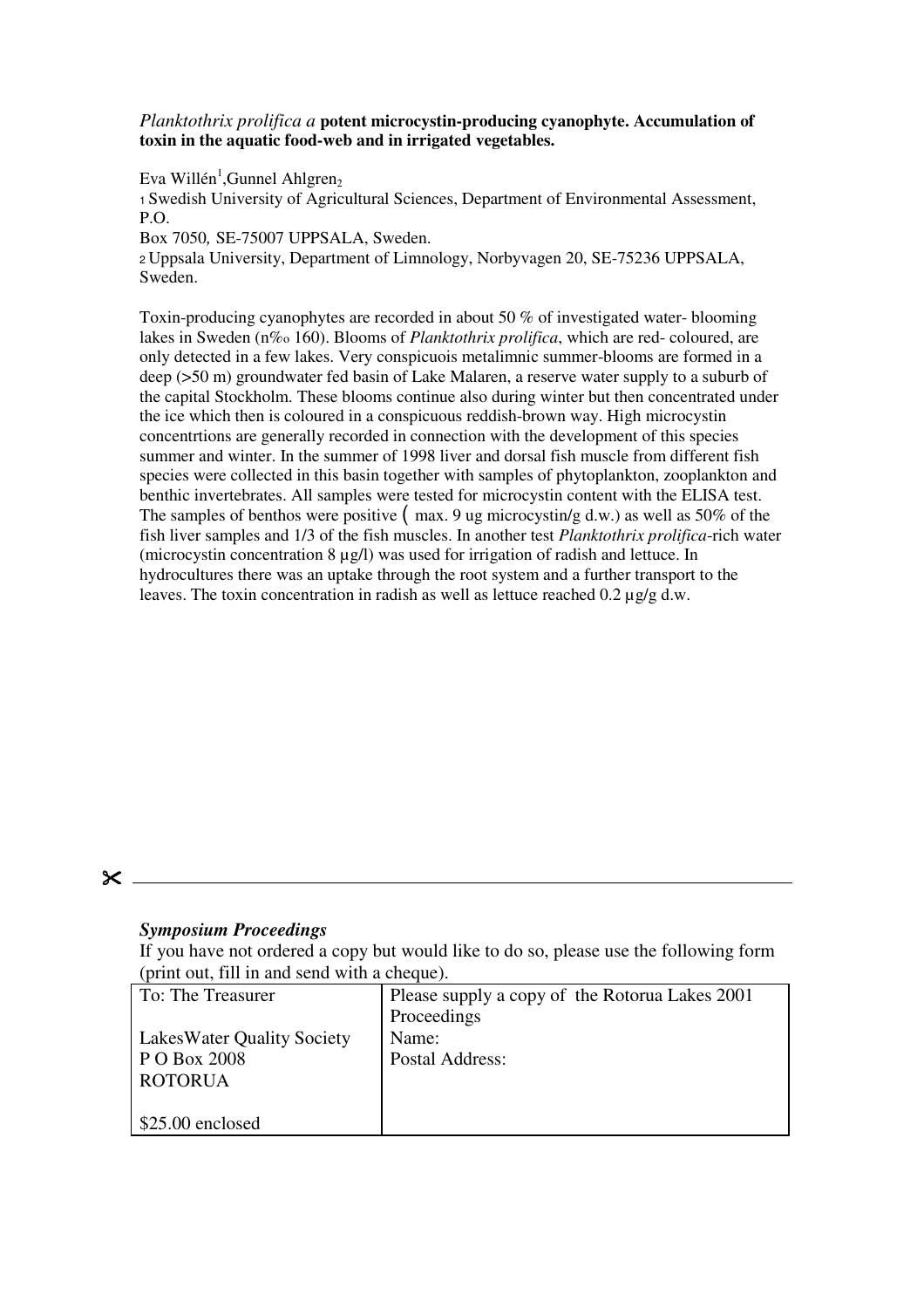Our first contribution is from Vivienne Cassie Cooper, an algologist at Landcare Research and Waikato University. Vivienne is now pursuing her researches in an honorary capacity. We think it appropriate at this point to reprint comments made by Dr John Clayton (NIWA) in his paper presented at the Rotorua Lakes 2001 Symposium;

*I must acknowledge two people that are here today, particularly Vivienne Cassie, who would probably be the oldest person who worked longest on these lakes of anyone that's here and she's still, in retirement, working very effectively and volunteering her time and services. I think that's quite a remarkable performance – thank you Vivienne*. (Applause).

### **ALGAE IN THE ROTORUA LAKES: PREVIOUS SURVEYS**

Vivienne Cassie Cooper Landcare Research, Private Bag 3127, Hamilton The University of Waikato, Private Bag 3105, Hamilton

Most researchers approach the study of microscopic algae firstly from an ecological point of view. As the need to put accurate names on the confusing multitude of taxa becomes more pressing, only a few are motivated to become involved in perusing the morass of literature surrounding algal identification and taxonomy.

#### **Ecological studies**

The first detailed study of the plankton of the Rotorua lakes was carried out by that intrepid pioneer of New Zealand limnology, Violet Hilary Jolly (PhD thesis, unpublished 1959). Single-handed, she dragged her boat and equipment around her thesis area and other New Zealand lakes, and gave us a record of the physical, chemical and biological details of their phyto- and zooplankton populations as they appeared in her samples in the 1950s. Subsequent papers were published from this work in 1968, and with the aid of Ann Chapman, her loyal friend before and after her death, in 1977.

The first concerted body of information on lakes in the Rotorua district was contained in the definitive book "New Zealand Lakes" (Jolly & Brown, Eds, 1975). This marked a milestone in presenting limnological studies across New Zealand: paleoecological, physical, chemical and biological, to the general public. During this period, planktonic microalgae were investigated by New Zealand researchers Vivienne Cassie (1969, 1975, 1978), and by Drs Jolly and Flint (1975). An unpublished survey of Lakes Rotorua and Okareka was carried out is 1976 by Joke Baars-Kloos. As a result of all these studies, a reasonably comprehensive picture was built up of seasonal variations in populations of floating microscopic algae inhabiting some of the Rotorua lakes.

Much less information was available however on benthic and periphytic algae,  $\,$ which are also vital components of the ecosystem, and intimately tied up with conditions prevailing in the sediments and macrophytes. This aspect of algal research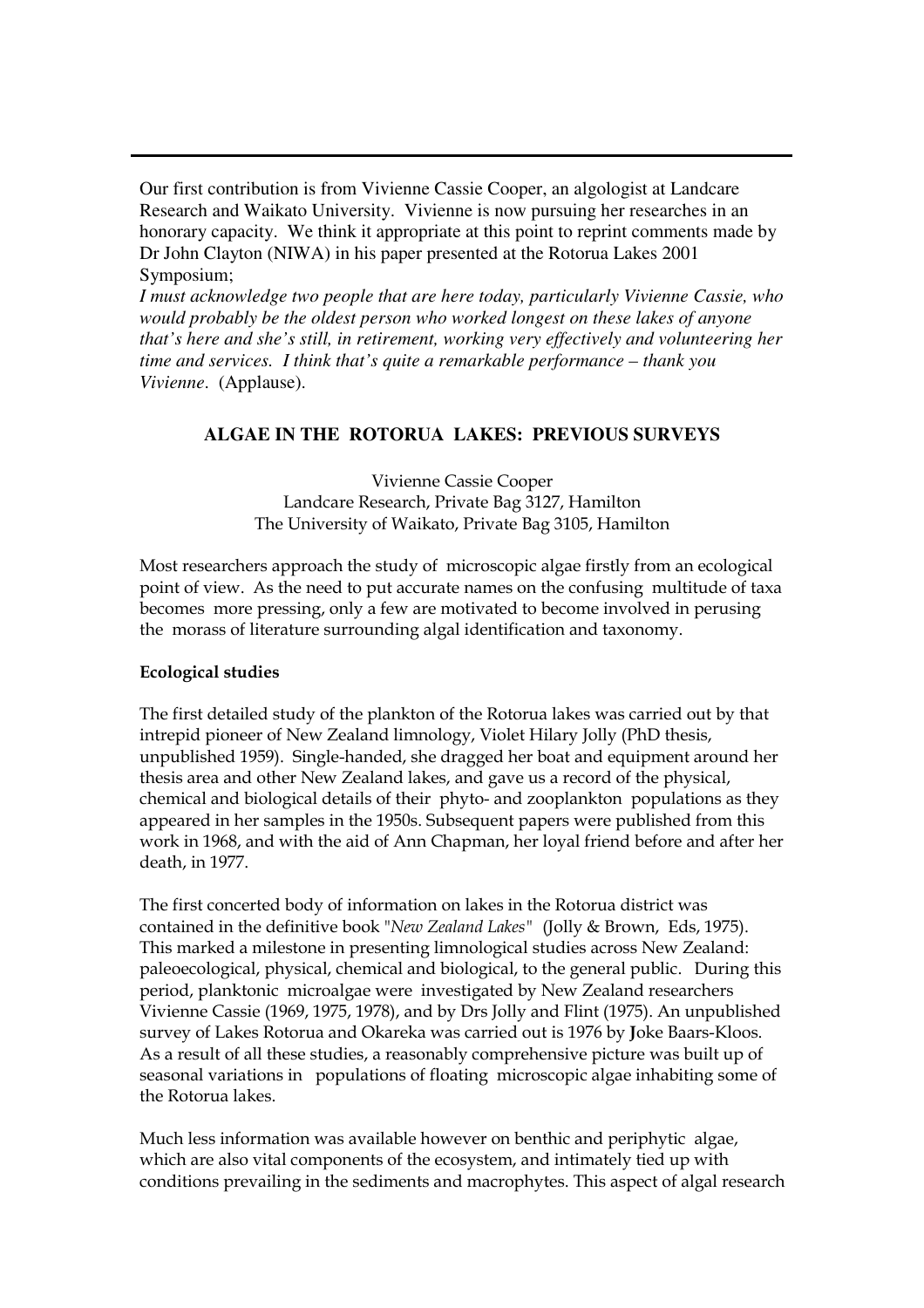has been greatly enhanced recently by Barry Biggs and Cathy Kilroy, NIWA, in their illustrated Guide to monitoring Periphyton (2000). Picoplankton, earlier an unknown quantity, was first highlighted by Hans Paerl, who discussed relationships of nitrogen-fixing blue-green algae with bacteria attached to polar regions of heterocysts (1976); and also the more general significance of 'ultraplankton' biomass in Lakes Rotongaio and Rotoaira (1977). Effects of thermal conditions on the algal taxa are still not widely understood.

#### **Taxonomic studies**

Initially, taxonomic information of algae of the Rotorua lakes came from the work of Professor Otto Nordstedt in Sweden (1888), who investigated samples from Lakes Rotomahana and Tarawera, as well as from other localities in New Zealand. The work of A. Nash in 1938, although unpublished, is none-the-less of significance to taxonomy of thermal algae in the Rotorua district. Significant contribution to our knowledge of the microalgae present in monomictic Lakes Rotorua and other waterways in the Taupo Volcanic Zone was published in the 1960s and 1970s by Kuno Thomasson from Sweden (1960, 1972, 1973, 1974a, 1974b), notably on the desmid populations. Not only were his publications of great assistance for future workers faced with difficult identifications, but it was also basic to the later production of the "Flora of New Zealand Desmids:" by Hannah Croasdale, Elizabeth A. Flint and Marilyn Racine (1986, 1988, 1991), and to the assembling of revised checklists of the freshwater algae of New Zealand (Cassie 1984a, 1984b, 1989. 2001). From a series of random net samples, Thomasson identified over 400 taxa from 10 lakes in the Rotorua district, including Lake Taupo.

Another definitive work on the taxonomy of New Zealand freshwater algae is that on planktonic blue-greens (Cyanophyta/Cyanobacteria) by M.K. Etheredge and R.D. Pridmore (1987), including a number of species known to be toxic at times in the Rotorua lakes. A new variety of Anabaena minutissima was described from Lake Rotongaio (Pridmore & Reynolds 1989). The Chaetophorales, an Order about which little was known in New Zealand, apart from the orange-red growths of sub aerial Trentepohlia aurea on old wooden telegraph poles, was the subject of an intensive investigation for a PhD by Pranjit Sarma (1986). Despite his propensity for naming new taxa after his friends, the work remains the definitive account on this group of branched filamentous algae, at least until further research sheds more light on its constituents.

#### Thermally associated algae

An early study was that of A. Nash (unpublished 1938) who compared the occurrence of 40 cyanobacteria from Rotorua and Whakarewarewa with their counterparts at Yellowstone National Park, USA. Another American, R.W. Castenholz (1976) emphasized the importance of sulphide in determining the presence of different cyanobacterial taxa.

Some years after Thomas and Louise Brock were investigating microbial mysteries of thermal habitats in the Central Volcanic Region (Brock & Brock 1970, 1971) Bioresearches Ltd. investigated the water quality of Puarenga Stream and Sulphur Bay for the Rotorua City Council (1978a, 1978b). Data on algae inhabiting thermal areas of the Central Volcanic Region was further documented by Cassie (1989) and Cassie and Cooper 1989).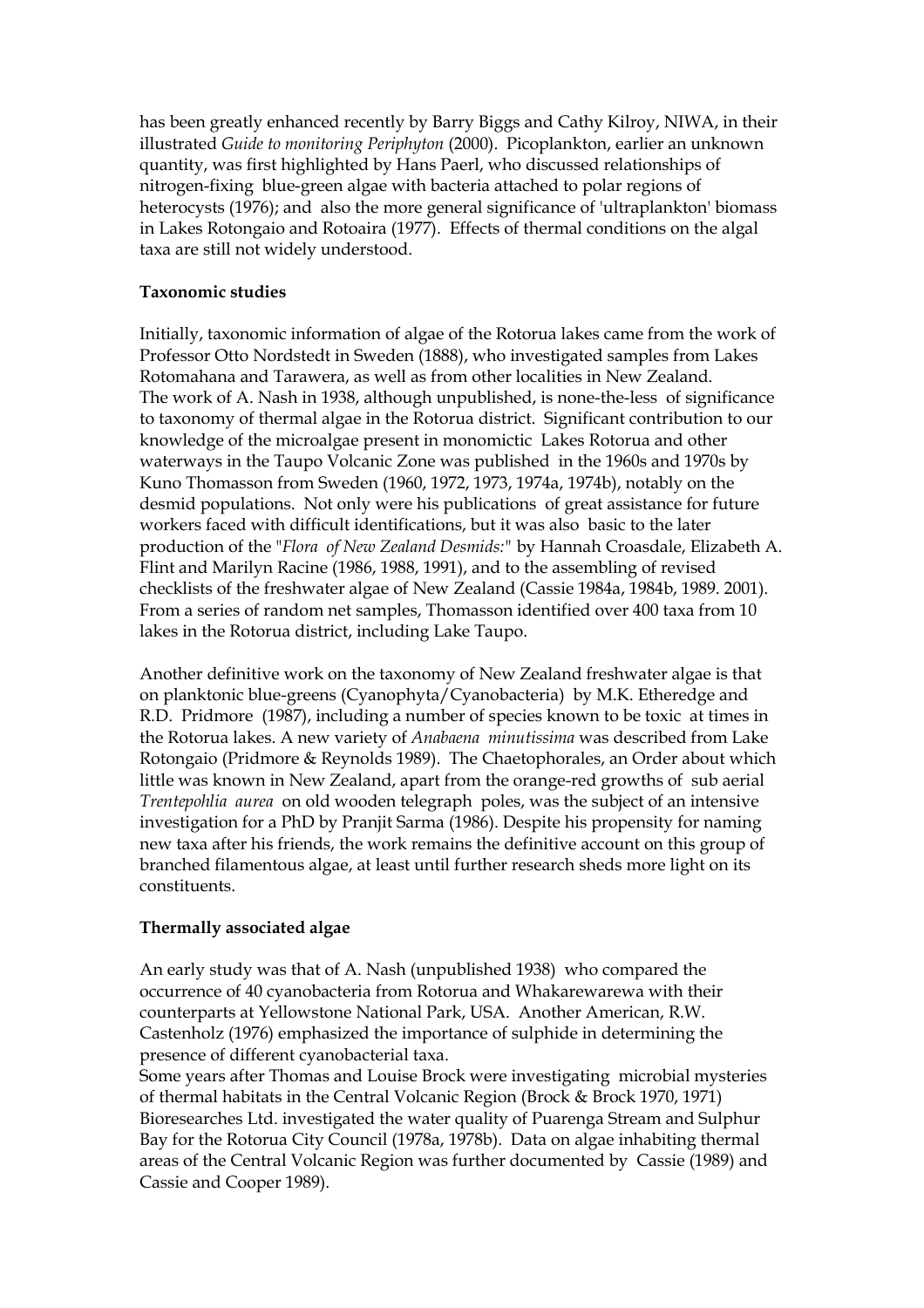A non-technical summary of this work is contained in the recent book entitled *Botany* of Rotorua (Clarkson, Smale & Eckroyd, Eds: 1991).

#### **Recent surveys**

The last two decades have seen a number of publications dealing primarily with algae in the area - including several from the former DSIR laboratory at Taupo (Pridmore 1987a, 1987b, Vincent, Gibbs & Dryden 1984, Vincent & Dryden 1989, Viner 1989). Much of this work is summarized in the definitive publication Inland Waters of New Zealand (Viner 1987). During the 1990s, longer-term detailed surveys of the phytoplankton in several Rotorua lakes have been carried out by members of Environment Bay of Plenty (Donald 1996, Wilding 2000). In some of the lakes, notably Rotoiti, Rotoehu, Okareka and Okaro, water quality has deteriorated markedly from time to time; as indicated by the occurrence of sometimes dense and potentially harmful blooms of blue-green cyanobacteria. In addition there have been outbreaks of a mass of white foam billowing shorewards like white detergent during March 1999 in Lakes Rotorua, Rotoiti and the Kaituna River - apparently caused by an unusual upsurgence of a green, moon-shaped unicell called Kirchneriella lunaris (Wilding 2000).

A less well known group is that of the chrysophytes (golden brown algae). Electron microscope studies are essential for their accurate identification. Two such studies have been made: by Monica Dürrschmidt (1986) and Daniel Wujek and Charles O'Kelly (1992). Their work has demonstrated the occurrence of 23 species in New Zealand waters, including some species from the Central Volcanic Region, mostly recorded for the first time.

Contrary to accepted opinion, recent ecological studies on the impact of water net, Hydrodictyon reticulatum (Wells et al 1999, Wells & Clayton 2001) have shown that its effect may even be beneficial to certain organisms at times.

#### $1.0$ **REFERENCES**

Baars-Kloos, J. 1976: Phytoplankton in Lake Rotorua and Okareka and its iteraction with macrophytes. M.Phil. thesis, unpublished, in library, University of Waikato, Hamilton.152 p.

Biggs, B.J.F. & Kilroy, C. 2000: Stream Periphyton Monitoring Manual Christchurch. NIWA. 226 p.

Bioresearches N.Z. Ltd. 1978 a: A report on the water quality and ecology of the Puarenga Stream and Sulphur Bay, Lake Rotorua. Unpublished report to the Rotorua City Council, May 1978. 61 p.

Bioresearches N.Z. Ltd. 1978 b: The water quality and ecology of the Puarenga Stream and Sulphur Bay, Lake Rotorua. Unpublished report to the Rotorua City Council, winter, 1978. 68 p.

Brock, T.D. & Brock, M.L. 1970: The algae of Waimangu Cauldron (New Zealand): distribution in relation to pH. J. Phycology 6: 371-375.

Brock, T.D. & Brock, M.L. 1971: Microbiological studies of the thermal habitats of the central volcanic region, North Island, New Zealand. N.Z. J. Marine & Freshwater Research 5: 233-258.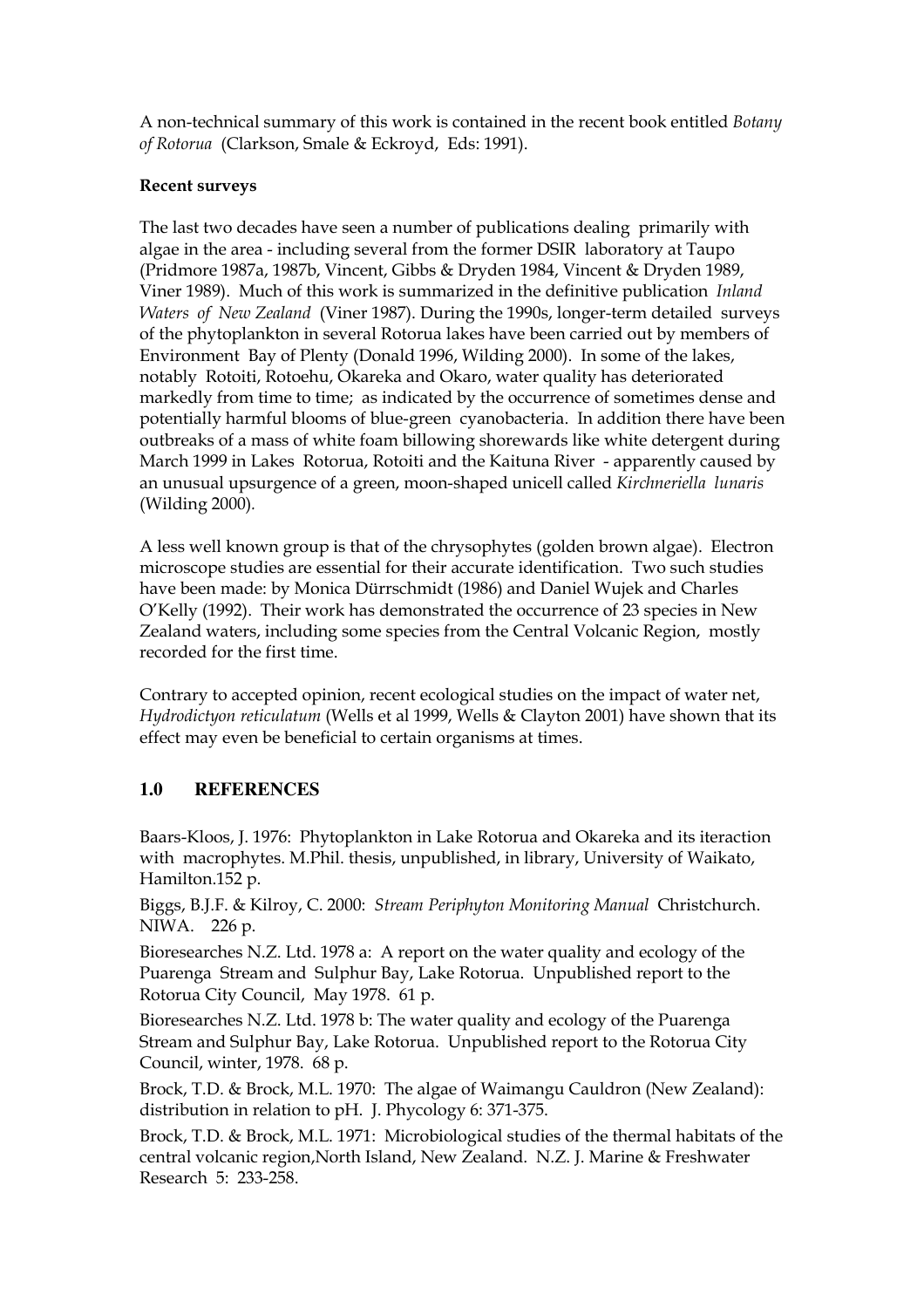Cassie, V. 1969: Seasonal variation in phytoplankton from Lake Rotorua and other inland waters. N.Z. J. Marine & Freshwater Research 3: 98-123.

Cassie, V. 1975: Phytoplankton of Lakes Rotorua and Rotoiti (North Island). Ch.13, 193-205. In: Jolly, V.H. & Brown, J.M.A. (Eds): New Zealand Lakes. Auckland University Press/Oxford University Press. 388 p.

Cassie, V. 1978: Seasonal changes in phytoplankton densities in four North Island lakes, 1973-1974. N.Z. J. Marine & Freshwater Research 12: 153-166.

Cassie, V. 1984 a: Revised checklist of the freshwater algae of New Zealand (excluding diatoms and charophytes) Parts 1 and 2. Water and Soil Technical Publications 25 and 26. Wellington. National Water & Soil Conservation Organisation. 250 p.

Cassie, V. 1984 b: Checklist of the Freshwater Diatoms of New Zealand. Bibliotheca Diatomologica 4: 1-129.

Cassie, V. 1989: A taxonomic guide to diatoms in thermal habitats in New Zealand. Parts 1 and 2. Bibliotheca Diatomologica Band 17: 51-266.

Cassie Cooper, Vivienne 1991: Microalgae of Thermal Areas. Ch. 12, 73-78. In: Clarkson, B.D., Smale, M.C. & Eckroyd, C.E. (Eds): 1991: Botany of Rotorua. Rotorua. Forest Research Institute. 124 p.

Cassie Cooper, V. (in press): Diatoms: a fascinating microscopic world. In: Gordon, D. (Ed.): Proceedings of the Species 2000 New Zealand Symposium, Te Papa Tongarewa, Musem of New Zealand (Including the Freshwater Algal Species List Update, co-ordinated by Broady, P.A.)

Cassie, V. & Cooper, R.C. 1989: Algae of New Zealand thermal areas. Bibliotheca Phycologica Band 78: 1-159.

Castenholz, R.W. 1976: The effect of sulphide on the blue-green algae of hot springs. 1. New Zealand and Iceland. J. Phycology 12: 54-68.

Clarkson, B.D., Smale, M.C. & Eckroyd, C.E. (Eds) 1991: Botany of Rotorua. Rotorua. Forest Research Institute. 132 p.

Croasdale, H. & Flint, E.A. 1986. Flora of New Zealand Desmids Vol. 1. Wellington. Government Printer. 132 p.

Croasdale, H. & Flint, E.A. 1988: Ibid. Vol 2. Christchurch. Botany Division, D.S.I.R. 147 p.

Croasdale, H., Flint, E.A. & Racine, M. 1991: Ibid. Vol.3. Lincoln, Canterbury. Manaaki Whenua Press. 218 p.

Donald, R.C. 1996: Rotorua Lakes algal monitoring. Whakatane. B.O.P. Regional Council Environmental Report 96/21. 46 p.

Dürrschmidt, M. 1986. New species of the genus Mallomonas (Mallomonadaceae, Chrysophyceae) from New Zealand. 89-106. In Chrysophytes: aspects and problems. Kristiansen & Andraen, R.A. Eds. Cambridge University Press.

Etheredge, M.K. & Pridmore, R.D. 1987: The Freshwater Planktonic Blue-greens (Cyanophyta/Cyanobacteria) of New Zealand: a taxonomic guide. Wellington. Water & Soil Miscellaneous Publication 111. 122 p.

Foged. N. 1979: Diatoms in New Zealand, the North Island. Bibliotheca Phycologica 47. 224 p.

Forsyth, D.J. 1977: Limnology of Lake Rotokawa and its outlet stream. N.Z. J. Marine & Freshwater Research 11:5525-539.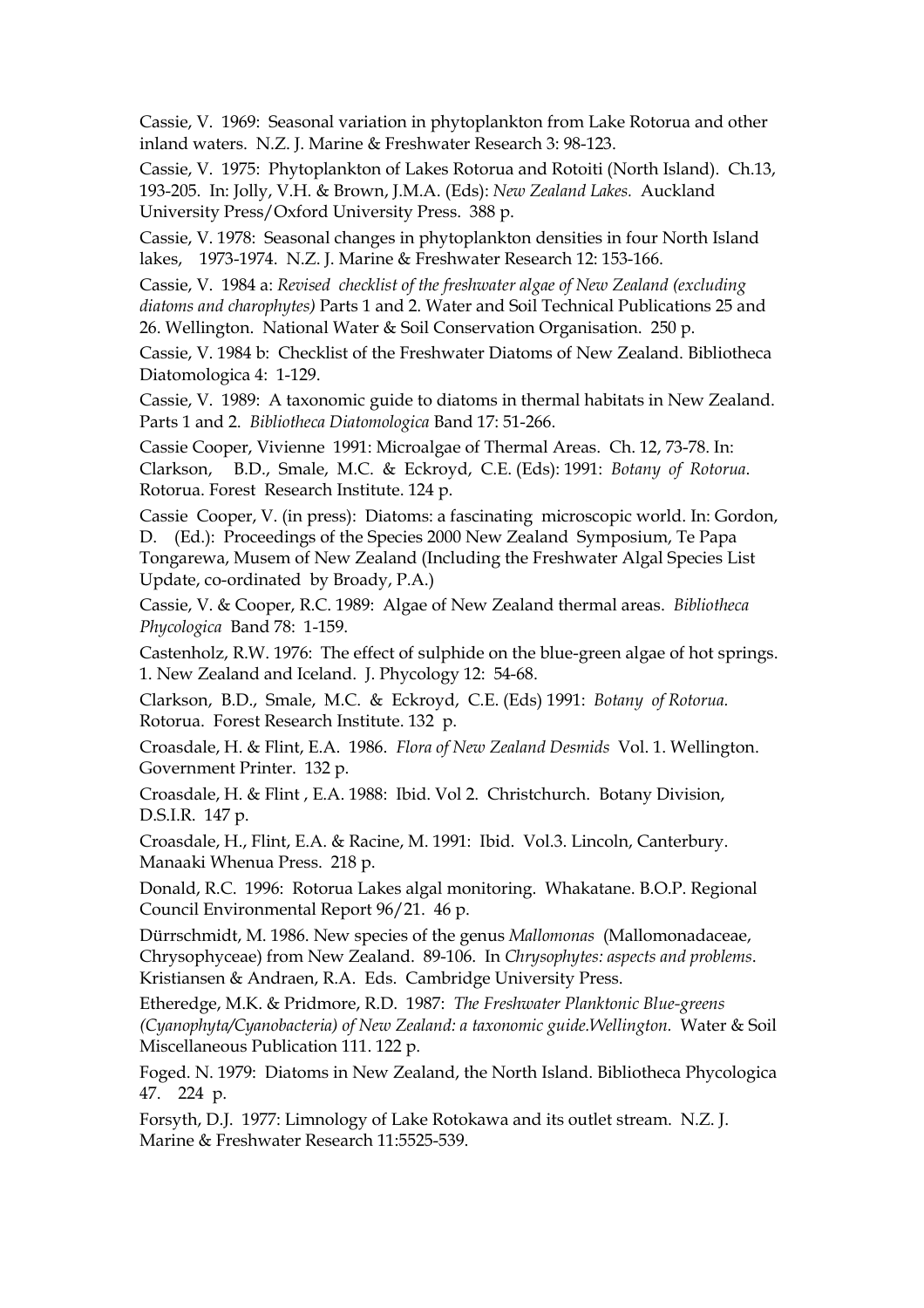Forsyth, D.J. & McColl, R.H.S. 1974: The limnology of a thermal lake: Lake Rotowhero, New Zealand: 2. General biology with emphasis on the benthic fauna of chironomids. Hydrobiologica 44: 91-104.

Forsyth, D.J. & McColl, R.H.S. 1975: Limnology of Lake Ngahewa, North Island, New Zealand. N.Z.J. Marine & Freshwater Research 9: 311-332.

Jolly, V.H. 1959: A limnological study of some New Zealand lakes. Unpublished PhD thesis, in library, University of Otago, Dunedin.

Jolly, V.H. revised Chapman, M.A. 1977: The comparative limnology of some New Zealand lakes. 2. Plankton. N.Z. J. Marine & Freshwater Research 11: 307-340.

Jolly, V.H. & Brown, J.M.A. 1975: New Zealand Lakes. Auckland University Press/ Oxford University Press. 388 p.

Nash, A. 1938: The Cyanophyceae of the thermal regions of Yellowstone National Park, U.S.A., and of Rotorua and Whakarewarewa, New Zealand, with some ecological data. Unpublished PhD thesis, in library, University of Minnesota, Minneapolis. 214 p.

Nordstedt, O. 1888: Freshwater algae collected by Dr. S. Berggren in New Zealand and Australia. Kungliga svenska Vetenskapakademiens Handlingar 22: 1-198.

Paerl, H.W. 1976: Specific associations of the blue-green algae Anabaena and Aphanizomenon with bacteria in freshwater blooms. J.Phycology 12: 431-435.

Paerl, H.W. & MacKenzie, A.L. 1977: Ultraphytoplankton biomass and production in some New Zealand lakes. N.Z. J. Marine & Freshwater Research 11: 297-305.

Pridmore, R.D. 1987 a: Phytoplankton survey and interpretation. 79-91. In: Vant, W.N. Ed., Lake Managers' Handbook. Wellington. Water & Soil Miscellaneous Publication 103. Ministry of Works & Development.

Pridmore, R.D. 1987 b: Phytoplankton response to changed nutrient conditions. 183-194. In: Vant, W.N. Ed., Lake Managers' Handbook. Wellington. Water & Soil Miscellaneous Publication 103. Ministry of Works Development.

Pridmore, R.D. & Hewitt 1982: A Guide to the Common Freshwater algae in New Zealand {genera only}. Wellington. National Water & Soil Conservation Organisation. Government Printer. 44 p.

Pridmore, R.D. & Reynolds, C.S. 1989: Anabaena minutissima var. attenuata var. nov. (Cyanophyta/Cyanobacteria) from New Zealand. Archiv für Hydrobiologie Beihefte. Ergebnisse der Limnologie 32: 27-33.

Sarma, P. 1986: The freshwater Chaetophorales of New Zealand. Beihefte zur Nova Hedwigia, Heft 58. Berlin - Stuttgart. J. Cramer. 169 p.

Thomasson, K. 1960: Some planktic Staurastra from New Zealand. Botanisker Notiser 113: 225-245.

Thomasson, K. 1972: Some planktic Staurastra from New Zealand 2. Svensk botanisk tidskrift 66: 257-274.

Thomasson, K. 1973: Actinotaenium, Cosmarium and Staurodesmus in the plankton of Rotorua lakes. Svensk botanisk tidskrift 67: 127-141.

Thomasson, K. 1974 a: Some planktic Staurastra from New Zealand 3. Svensk botanisk tidskrift 68: 33-50.

Thomasson, K. 1974 b: Rotorua phytoplankton reconsidered (North Island of New Zealand). Internationale Revue der gesamten Hydrobiologie 59: 703-727.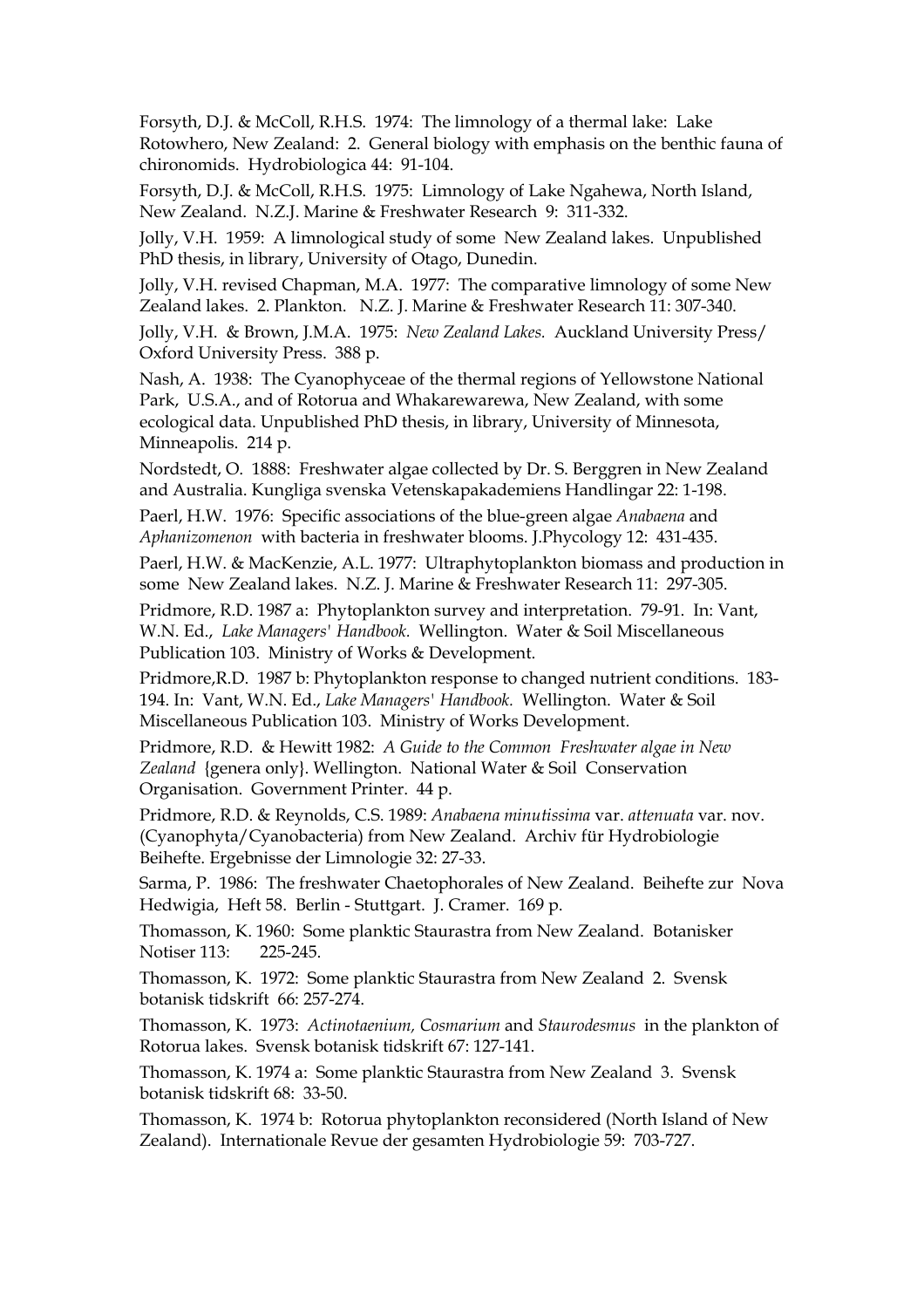Vincent, W. 1989: Cyanobacterial growth and dominance in two eutrophic lakes: review and synthesis. Archive für Hydrobiologie. Beihefte. Ergebnisse der Limnologie 32: 239-254.

Vincent, W. & Dryden, S.J. 1989: Phytoplankton succession and cyanobacterial dominance in a eutrophic lake of the mid-temperate zone (Lake Okaro, New Zealand). Archiv für Hydrobiologie. Beihefte. Ergebnisse der Limnologie 32: 137- $163.$ 

Vincent, W., Gibbs, M.M. & Dryden, S.J. 1984: Accelerated eutrophication in a New Zealand lake: Lake Rotoiti, central North Island. N.Z. J. Marine & Freshwater Research 18: 431-440.

Viner, A.B. (Ed.) 1987: Inland Waters of New Zealand. Wellington. DSIR Bulletin 241. 494 p.

Viner, A.B. 1989: Buoyancy and vertical distribution of Anabaena spiroides in Lake Okaro (New Zealand). Archiv fuer Hydrobiologie. Beihefte. Ergebnisse der Limnologie 32: 221-254.

Wells, R.D.S., Hall, J., Clayton, J.S., Champion, P.D., Payne, G.W. & Hofstra, D.E. 1999: The rise and fall of Water Net (Hydrodictyon reticulatum) in New Zealand.

Wells, R.D.S. & Clayton, J.S. 2001. Ecological impacts of Water Net (Hydrodictyon reticulatum) in New Zealand. J. Aquatic Plant Management 38:49-54.

Wilding, T.K. 2000: Rotorua Lakes Alage Report. Environment B.O.P. Report 2000/6. March 2000. 98p.

Wujek, D.E. & O'Kelly, C.J. 1992. Silica-scaled Chrysophyceae (Mallomonadaceae, and Paraphysomonadaceae) from New Zealand freshwaters. N.Z. J. Botany 30: 405-414

Also of interest was an illustrated account of phytoplankton in Lake Rotoiti published by Julie Carr (1966), see reference below. - Ed

Carr, J.L. 1966. Fresh water phytoplankton and phytonekton from Lake Rotoiti. Tane 12: 13-36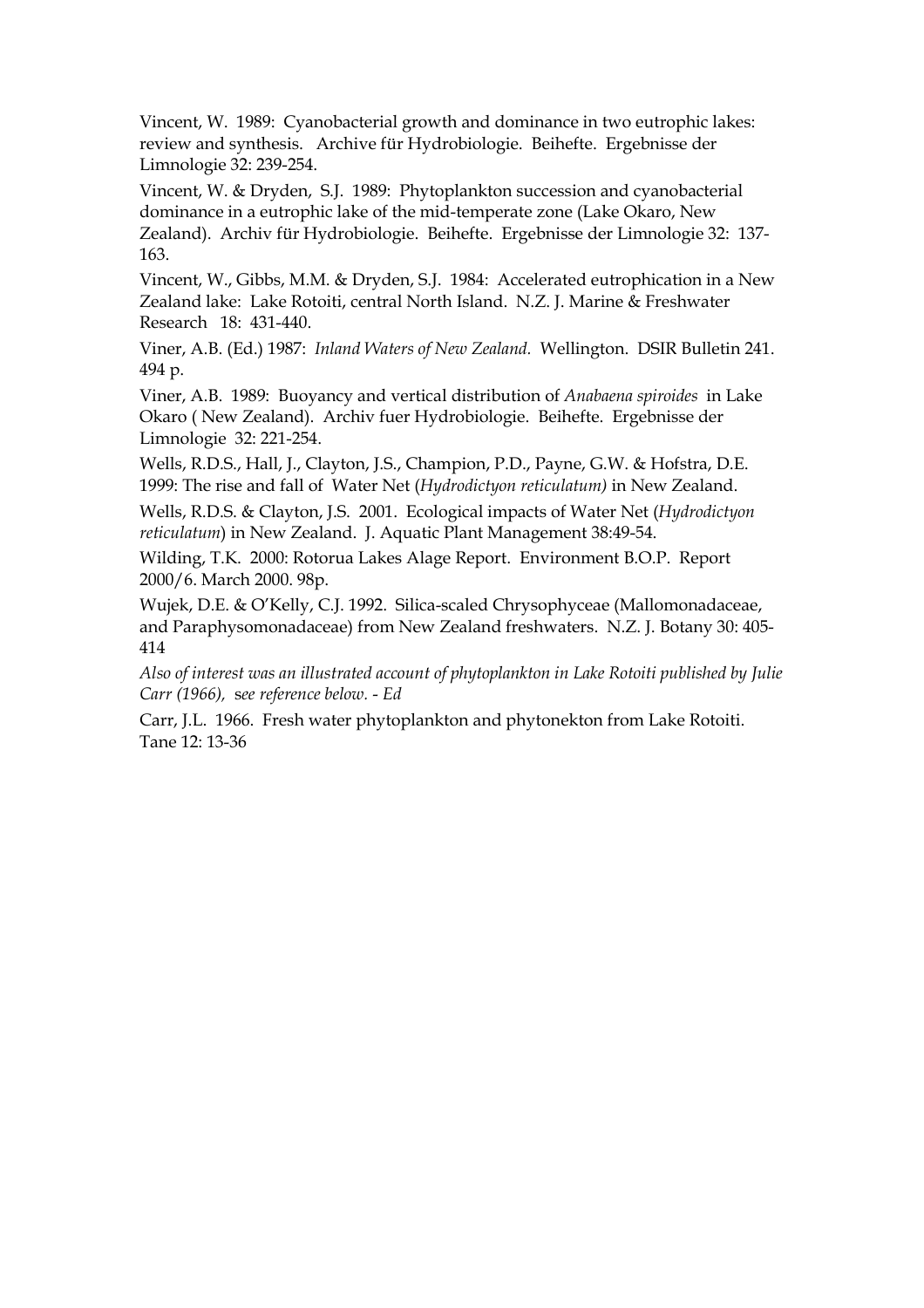**Our next contribution is from Dr Bill Vant, Environment Waikato. Some of our readers will have heard his paper, delivered at the recent 2001 Conference of the New Zealand Limnological Society. Here is the abstract of that paper, which seems to have distinct relevance to the situation in the Rotorua Lakes.**

#### **Changes at Lake Taupo: the early warning signs?**

Bill Vant *Environment Waikato, Box 4010, Hamilton*

There have recently been a number of signs that Lake Taupo's near-pristine condition has begun to deteriorate. These include increases in the levels of nitrogen and phytoplankton biomass in the lake, and a small but significant reduction in water clarity. In addition, an unprecedented bloom of the potentially-toxic blue-green *Anabaena circinalis* occurred in the lake in February 2001.

Comparison of historic (1970s) and recent records of water quality in some of the rivers and streams flowing into the lake also shows some important patterns. In five rivers draining catchments that are predominantly in native or exotic forest, average concentrations of inorganic nitrogen have generally not altered much over the past 25–30 years. By contrast, in rivers draining catchments with large areas of pasture, we find that average concentrations now are substantially higher than in the years immediately after land development. Concentrations are now 50–100% higher in four rivers in the western part of the catchment, and 4–7 times higher in two streams in the northern part of the catchment.

In the two northern streams, our recent water dating analyses show that only about one-third or less of today's baseflow water is young enough to have been affected by the conversion to pasture that occurred 30 and more years ago. The changes in water quality that we are now seeing in the streams and the lake are therefore probably a delayed response to land use changes that were made in the catchment several decades ago.

With the benefit of hindsight, is it interesting to speculate whether the delayed deterioration of the lake that we're currently seeing could have been better anticipated? Rather than looking-out for changes in lake water quality, could we perhaps have been monitoring processes or activities in the catchment, and thus have received earlier warning that deterioration had begun?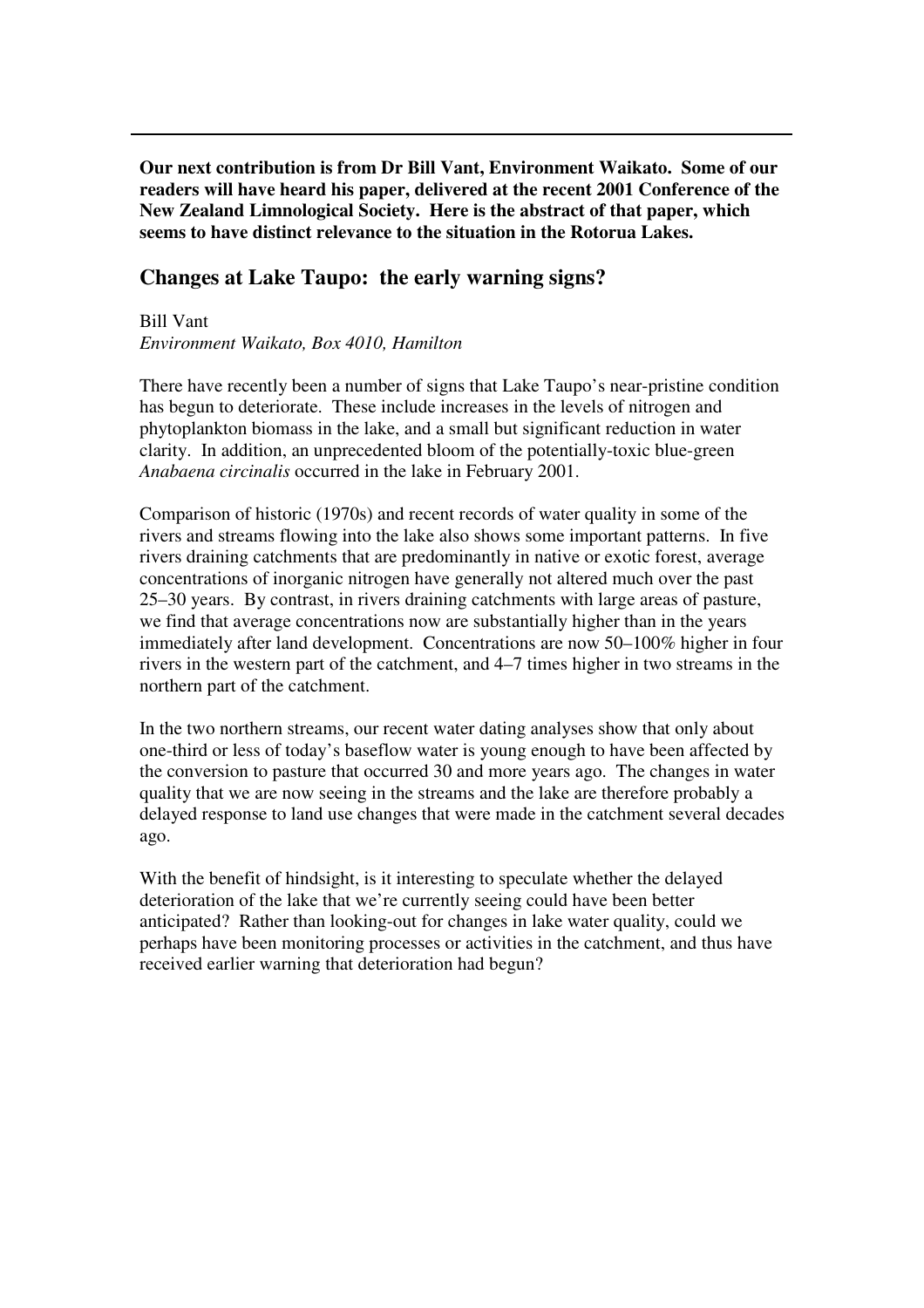#### **Dr Phil Shoemack, Medical Officer of Health, Pacific Health, has the following message for lake users.**

"It is anticipated that cyanobacteria blooms in some of the Rotorua lakes will again be a feature of the coming summer months. Based on the experience of the past few years blooms can be expected to start prior to Christmas, particularly in Lake Rotoehu. People living round lake shores and others using them should be alert for discolouration of the water, the smell of dying biomass, and globules suspended in the water any of which could signify a cyanobacteria bloom.

As in past years Environment Bay of Plenty will be working with Toi te Ora Public Health to conduct regular surveillance of water quality in the lakes. Obviously there are resource constraints on how much sampling can be done and users of the lakes are encouraged to phone either organisation if they suspect a previously unrecognised bloom has occurred. Extra sampling can then be initiated to confirm the situation.

Once a bloom is confirmed appropriate signage will be erected by Rotorua District Council and a general health warning will be issued to the public by the Medical Officer of Health using the media."

*On Monday 3 December 2001 the* Daily Post *reported that the recurrent cyanobacterial bloom on Lake Rotoehu was again present. - Ed.*

#### **Lakes report**

Environmental Scientist, John Gibbons-Davies, of Environment B·O·P has reported the latest lake data for the year ending July 2001. The report concludes by placing the data in terms of the Trophic Level Index (TLI). The index is made up of four factors, clarity, total nitrogen, total phosphorus and chlorophyll a level. It is found that where the TLI exceeds a certain level then environmental quality problems ensue eg we have seen the incidence of blue-green algal blooms in recent years. In addition, although the measurements are taken at the deepest part of the lake the environmental issues can occur anywhere on the lake and frequently this is at the edges.

This index is one of the parameters that Environment B·O·P has used to classify lake waters in the Proposed Regional Water & Land Plan. The Plan provides a framework for lake management and the TLI is included in the Plan as a trigger to move into an action mode.

In effect action mode is activation of Rule 11 of the proposed Plan and a series of public meetings are being organised to explain the relevance of this rule.

Five lakes of the region would be deemed to be in this activated state if the Plan was operative at the moment. They are Lakes Rotorua, Rotoiti, Okareka, Rotoehu and Okaro.